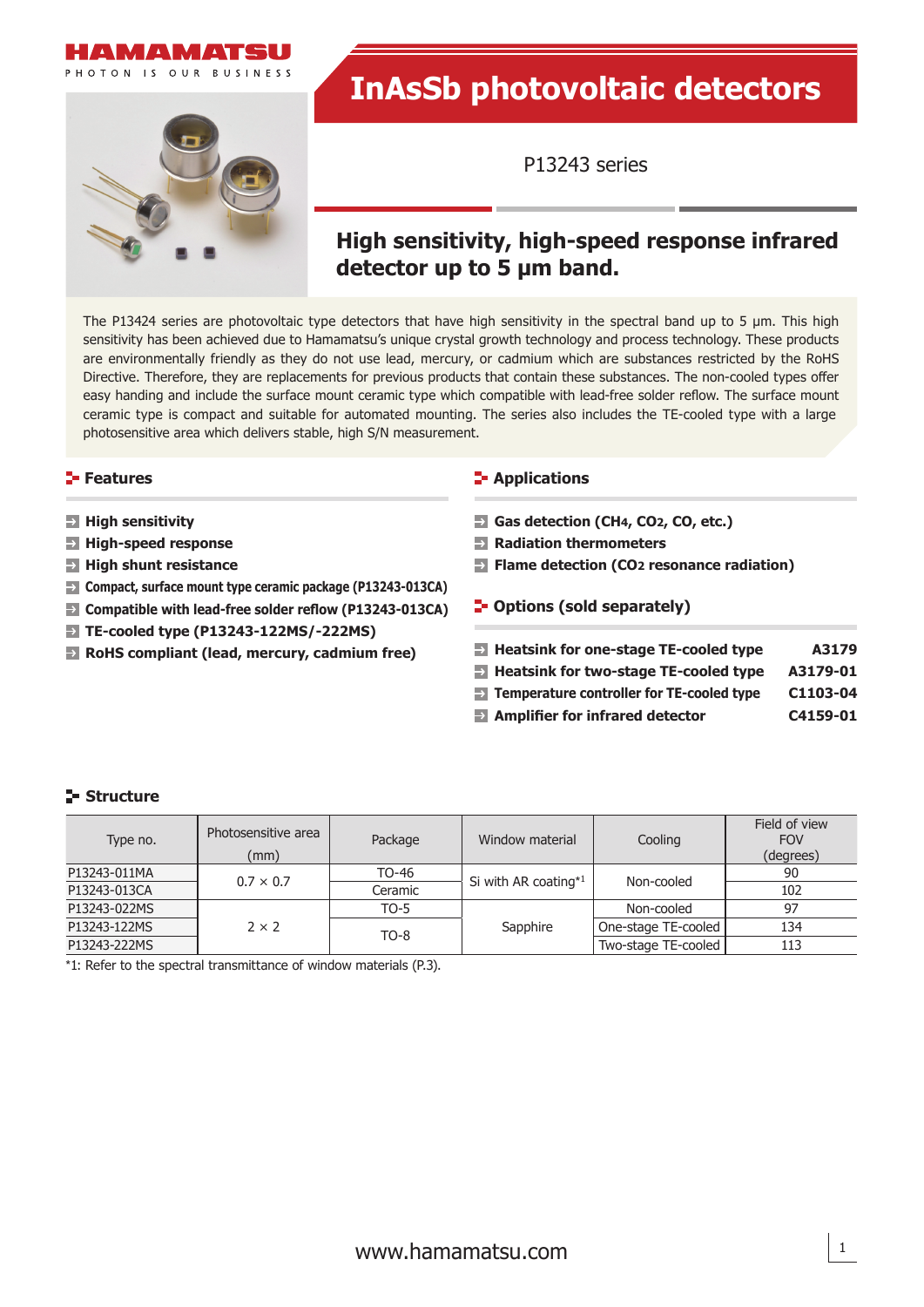#### **Absolute maximum ratings**

| Type no.     | TE-cooler<br>allowable<br>current<br>(A) | Thermistor<br>power<br>dissipation<br>(mW) | Reverse<br>voltage<br><b>VR</b><br>(V) | Operating<br>temperature<br>Topr $*^2$<br>(°C) | Storage<br>temperature<br>$T_{\rm$ STG}^{*2}<br>(°C) | <b>Maximum</b><br>incident light<br>level<br>(W/cm <sup>2</sup> ) | Soldering<br>temperature<br>Tsol<br>$(^{\circ}C)$ |
|--------------|------------------------------------------|--------------------------------------------|----------------------------------------|------------------------------------------------|------------------------------------------------------|-------------------------------------------------------------------|---------------------------------------------------|
| P13243-011MA |                                          |                                            |                                        |                                                |                                                      |                                                                   |                                                   |
| P13243-013CA |                                          |                                            |                                        | $-40$ to $+85$                                 | $-40$ to $+85$                                       |                                                                   | 240 (once) $*3$                                   |
| P13243-022MS |                                          |                                            |                                        |                                                |                                                      |                                                                   |                                                   |
| P13243-122MS | 1.5                                      | 0.2                                        |                                        | $-40$ to $+60$                                 | $-40$ to $+60$                                       |                                                                   |                                                   |
| P13243-222MS | 1.0                                      |                                            |                                        |                                                |                                                      |                                                                   |                                                   |

\*2: No dew condensation

When there is a temperature difference between a product and the surrounding area in high humidity environments, dew condensation may occur on the product surface. Dew condensation on the product may cause deterioration in characteristics and reliability.

\*3: Reflow soldering, JEDEC J-STD-020 MSL2, see P.9

Note: Exceeding the absolute maximum ratings even momentarily may cause a drop in product quality. Always be sure to use the product within the absolute maximum ratings.

# **E** Electrical and optical characteristics (Typ. Ta=25 °C, unless otherwise noted)

| Type no.     | Chip<br>I temperature l<br><b>Tchip</b> | Peak sensitivity<br>wavelength<br>$\lambda p$ | Cutoff<br>wavelength<br>λc | Photosensitivity<br>$S^{\star 4}$<br>$\lambda = \lambda p$ | <b>Shunt</b><br>resistance<br><b>Rsh</b><br>$V = 10mV$ | D*   | <b>Detectivity</b><br>$(\lambda p, 1200, 1)$ |      | Noise equivalent<br>power<br><b>NEP</b><br>$\lambda = \lambda p$                               | <b>Rise</b><br>time<br>$tr*5$ | <b>Terminal</b><br>capacitance<br>$Ct^{*6}$ |
|--------------|-----------------------------------------|-----------------------------------------------|----------------------------|------------------------------------------------------------|--------------------------------------------------------|------|----------------------------------------------|------|------------------------------------------------------------------------------------------------|-------------------------------|---------------------------------------------|
|              |                                         |                                               |                            |                                                            |                                                        | Min. | Typ.                                         | Typ. | Max.                                                                                           |                               |                                             |
|              | (°C)                                    | $(\mu m)$                                     | $(\mu m)$                  | (mA/W)                                                     | $(k\Omega)$                                            |      |                                              |      | $ (cm\cdot Hz^{1/2}/W) $ (cm $\cdot Hz^{1/2}/W $ (W/Hz <sup>1/2</sup> ) (W/Hz <sup>1/2</sup> ) | (ns)                          | (pF)                                        |
| P13243-011MA | 25                                      |                                               | 5.3                        | 4.5                                                        | 300                                                    |      |                                              |      | $ 8.0 \times 10^8 1.0 \times 10^9 7.0 \times 10^{11} 8.8 \times 10^{11} $                      | 15                            | 0.7                                         |
| P13243-013CA |                                         |                                               |                            |                                                            |                                                        |      |                                              |      |                                                                                                |                               |                                             |
| P13243-022MS | 25                                      | 4.1                                           | 5.3                        | 8.0                                                        |                                                        |      |                                              |      | $ 8.0 \times 10^8 1.0 \times 10^9 2.0 \times 10^{10} 2.5 \times 10^{10} $                      | 100                           |                                             |
| P13243-122MS | $-10$                                   |                                               | 5.2                        | 8.6                                                        | 19                                                     |      |                                              |      | $1.0 \times 10^{9}   1.9 \times 10^{9}   1.0 \times 10^{10}   2.0 \times 10^{10}  $            | 100                           | 20                                          |
| P13243-222MS | -30                                     |                                               | 5.1                        | 8.8                                                        | 33                                                     |      |                                              |      | $ 1.6 \times 10^9 2.8 \times 10^9 0.7 \times 10^{10} 1.3 \times 10^{10} $                      |                               |                                             |

\*4: Uniform irradiation on the entire photosensitive area

\*5: VR=0 V, RL=50 Ω, 10 to 90%, λ=1.55 μm

\*6: VR=0 V, f=1 MHz

Note: Uniform irradiation must be applied to the entire photosensitive area during use.



# **Spectral response (D**\***)**

### **F** Shunt resistance vs. chip temperature



AMAMATSU PHOTON IS OUR BUSINESS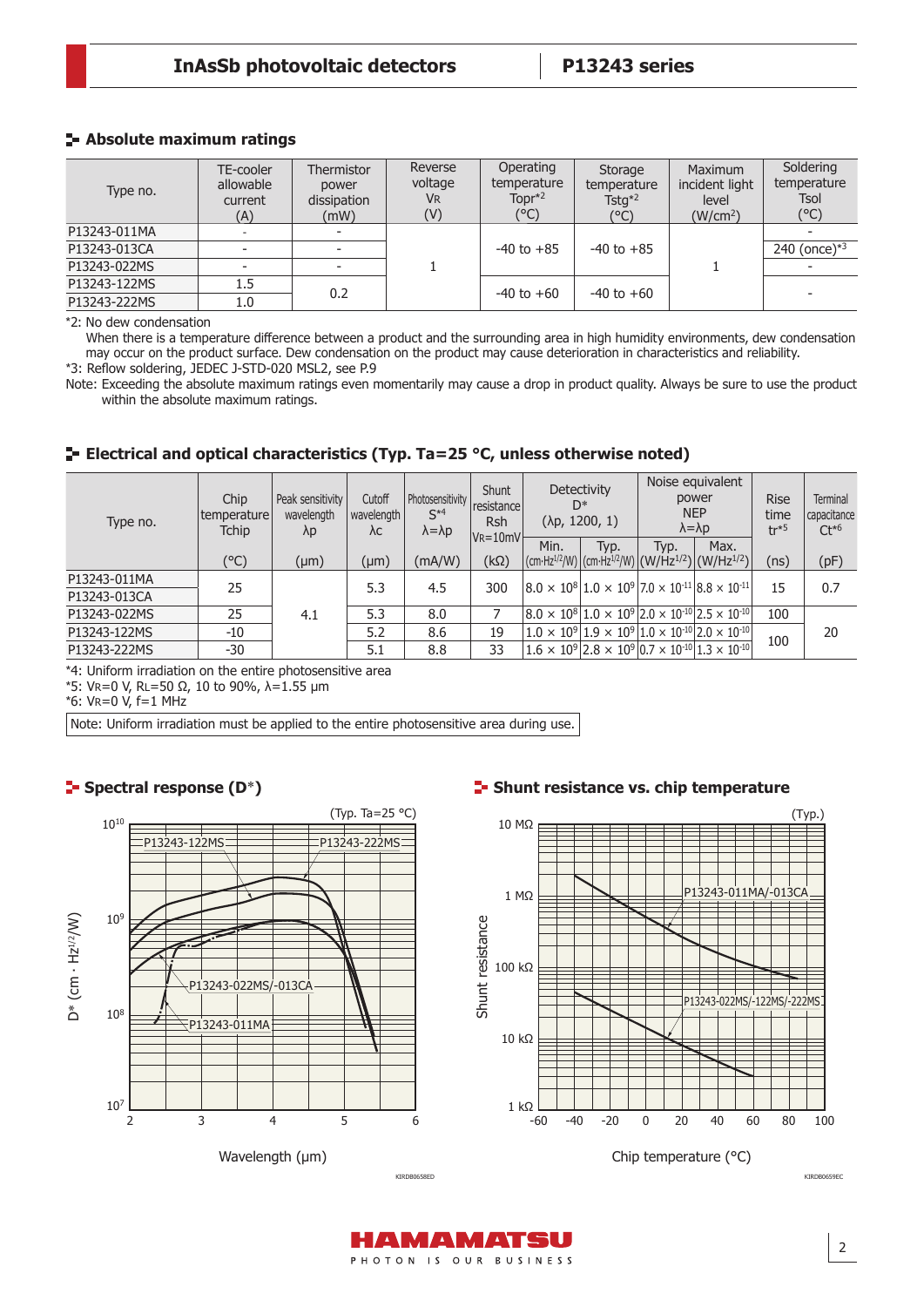

#### **F** Spectral transmittance of window materials

#### **Linearity**

#### **TE-cooler specifications (Ta=25 °C, unless otherwise noted)**

| Parameter                    | Condition           | Symbol | Min. | Typ. | Max.    | Unit |  |
|------------------------------|---------------------|--------|------|------|---------|------|--|
| TE-cooler allowable current  | One-stage TE-cooled | Ic max |      |      | $1.5\,$ | А    |  |
|                              | Two-stage TE-cooled |        |      |      | 1.0     |      |  |
| TE-cooler allowable voltage  | One-stage TE-cooled | Vc max |      |      | 1.0     |      |  |
|                              | Two-stage TE-cooled |        |      |      | 1.2     |      |  |
| Thermistor resistance        |                     | Rth    |      |      |         | kΩ   |  |
| Thermistor B constant        | T1=25 °C, T2=-20 °C | B      |      | 3300 |         |      |  |
| Thermistor power dissipation |                     | Pth    |      |      | 0.2     | mW   |  |

#### **F** Current vs. voltage characteristics of TE-cooler



#### **F** Cooling characteristics of TE-cooler



KIRDB0181EA

PHOTON IS OUR BUSINESS

AMAMATSU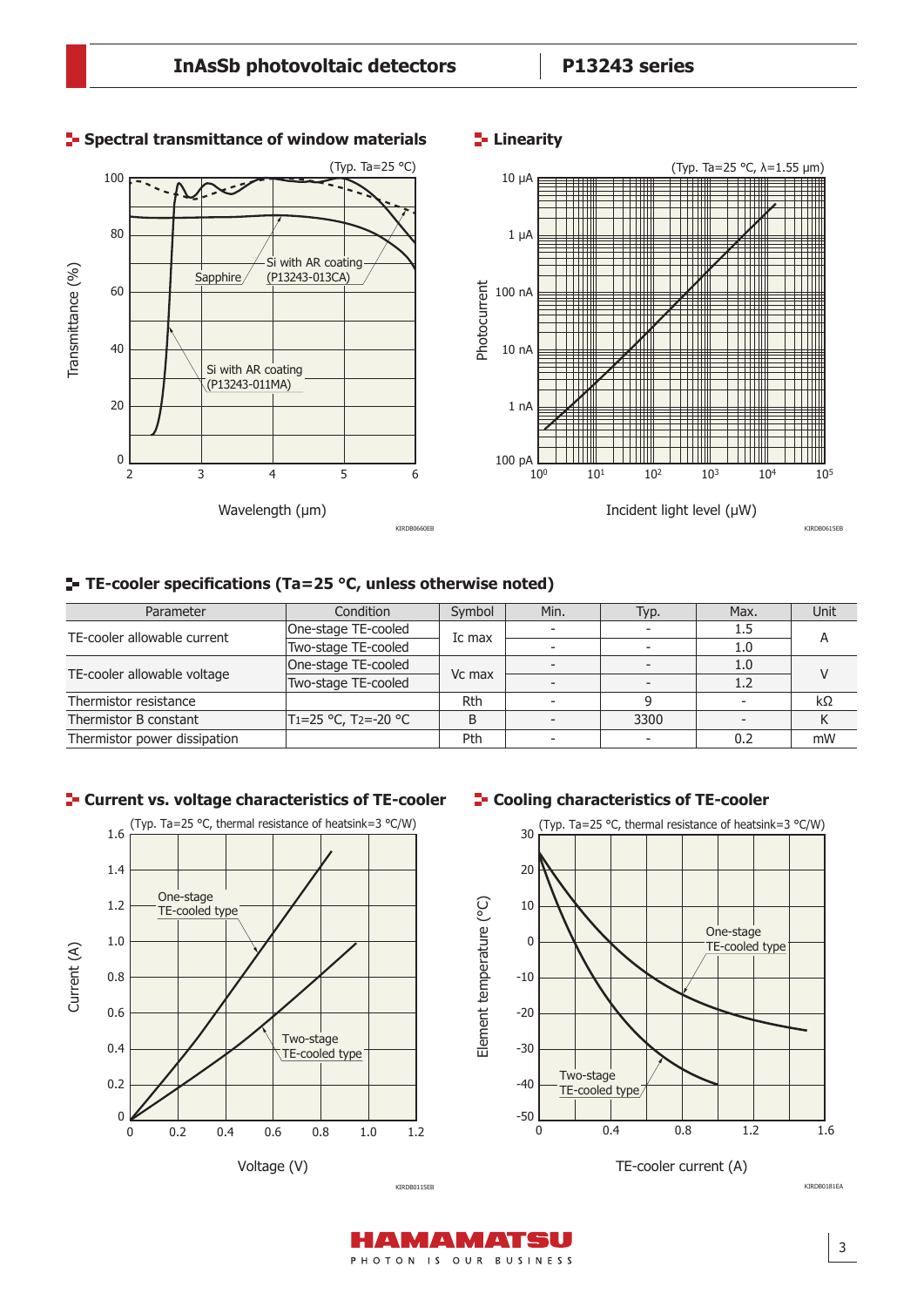

## **Thermistor temperature characteristics**





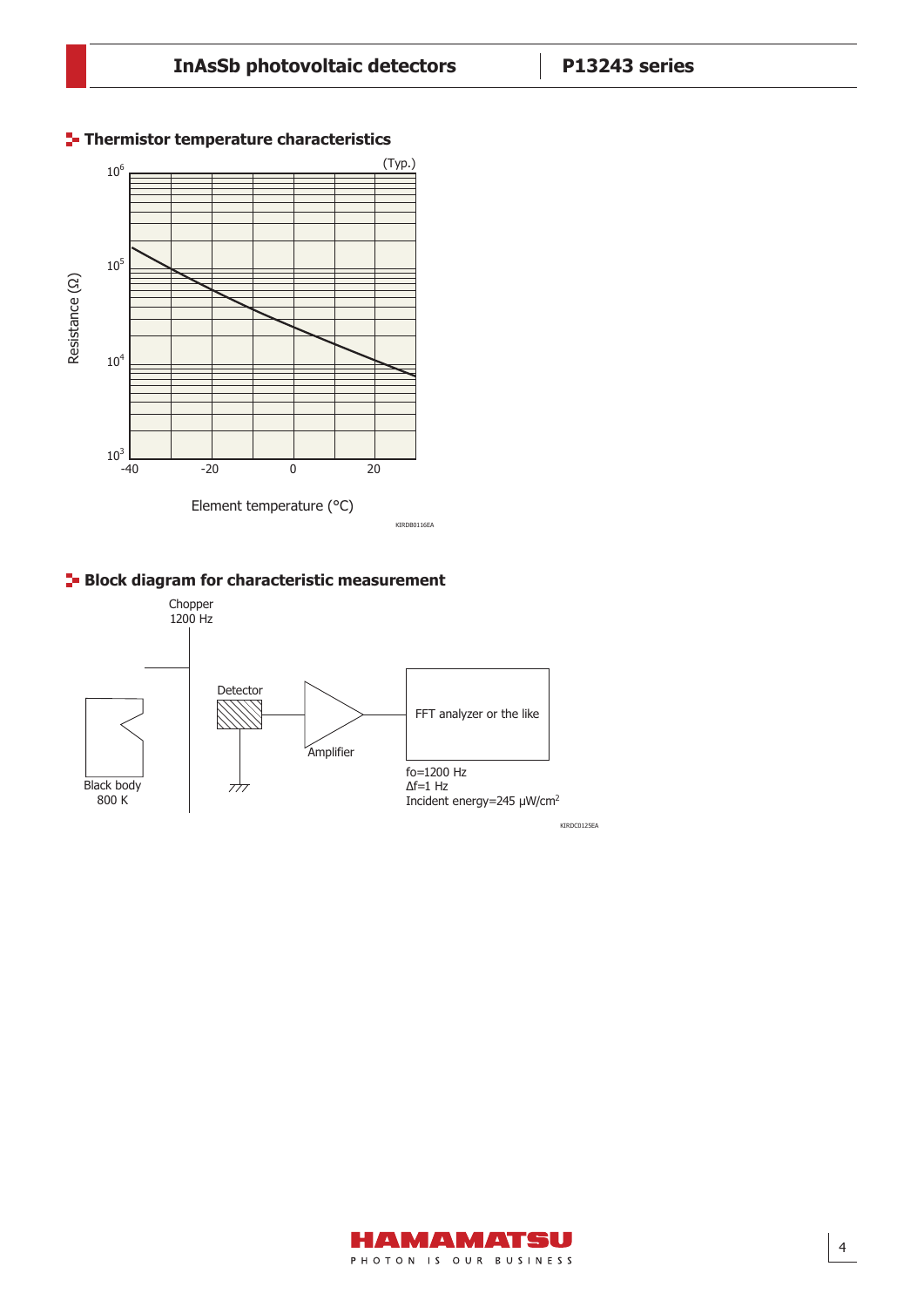#### **<sup>1</sup>** Dimensional outlines (unit: mm)



indicate reference values.

KIRDA0259EE

(3.1)

 $(0.5)$ 

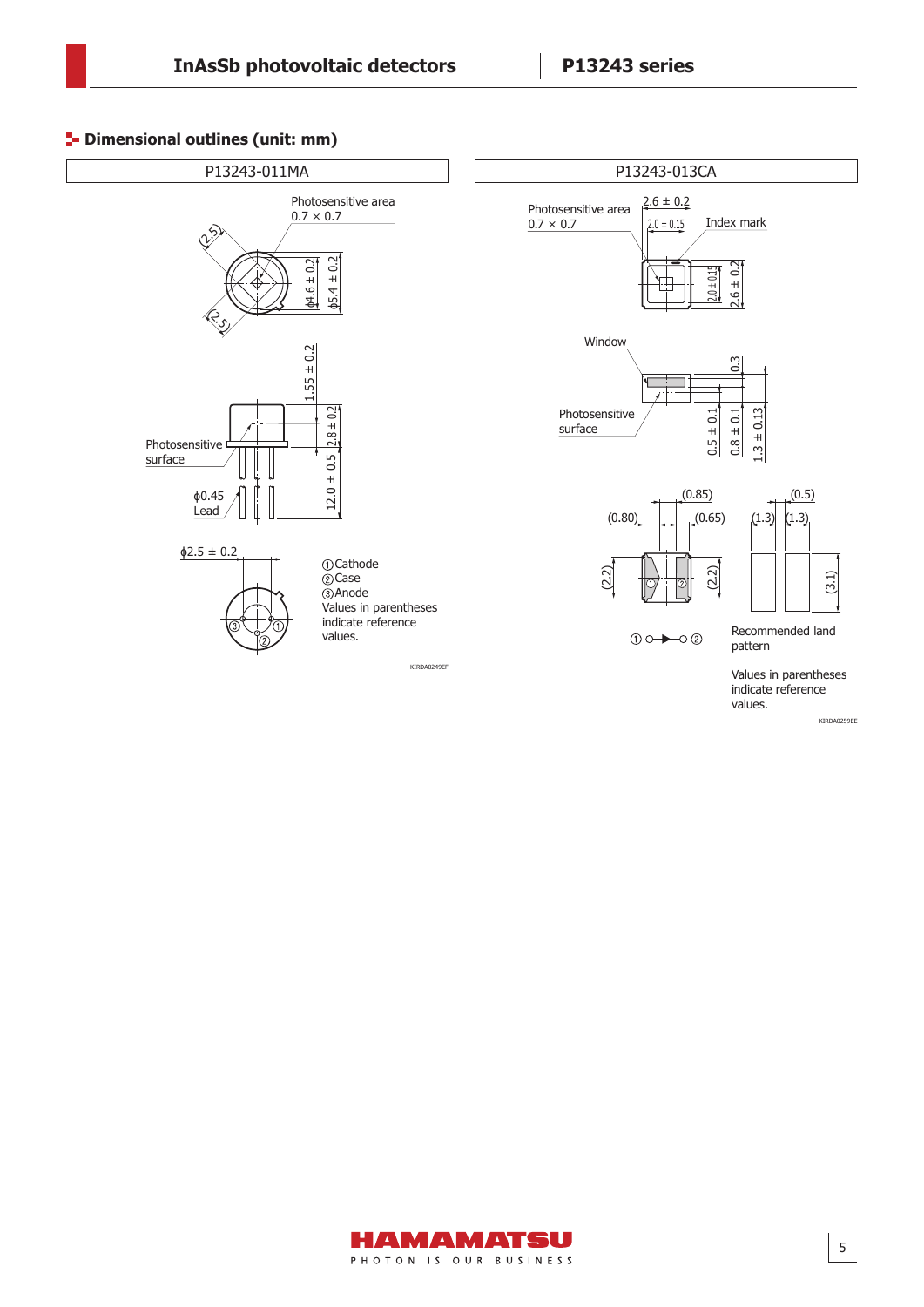

KIRDA0260ED

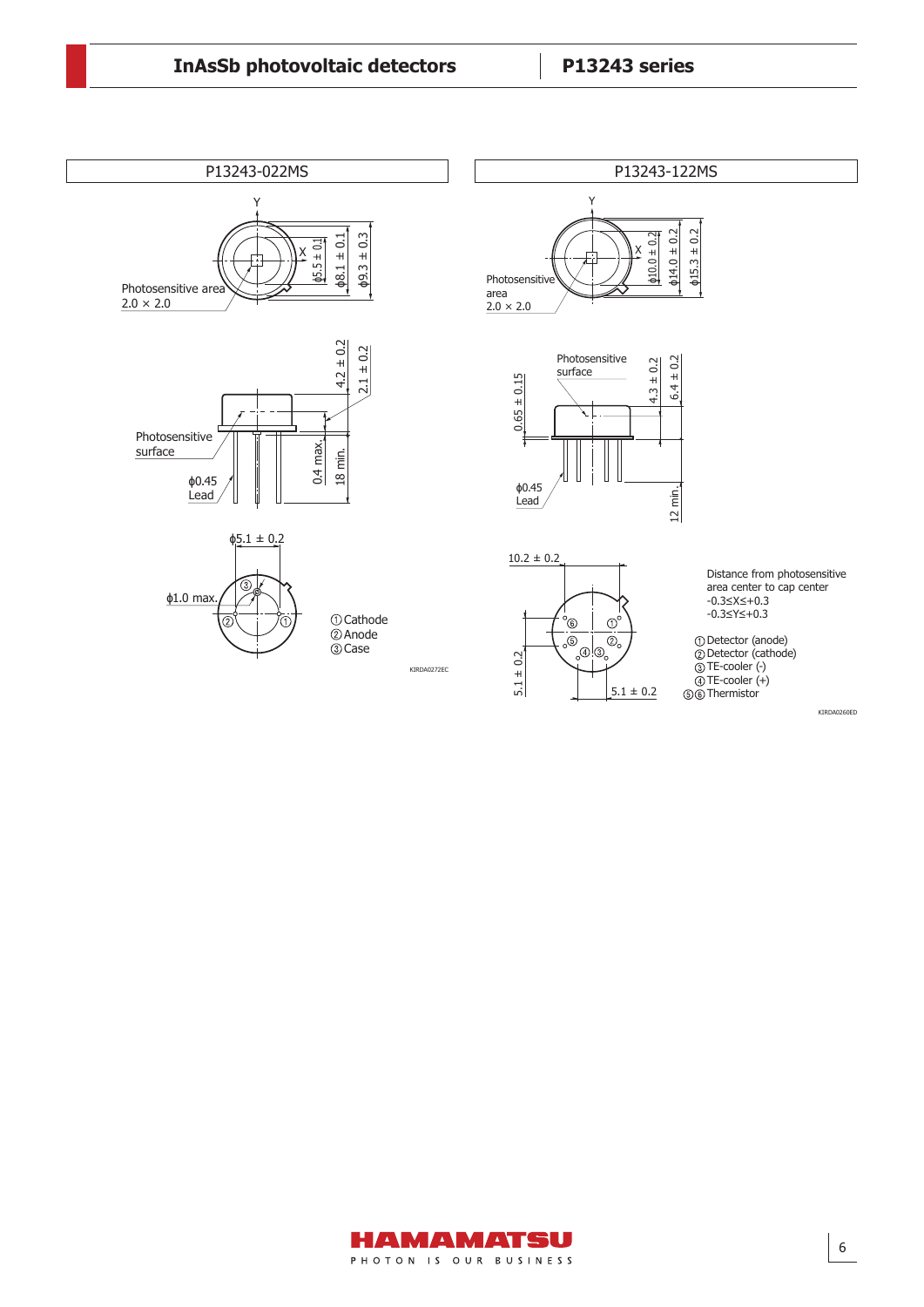

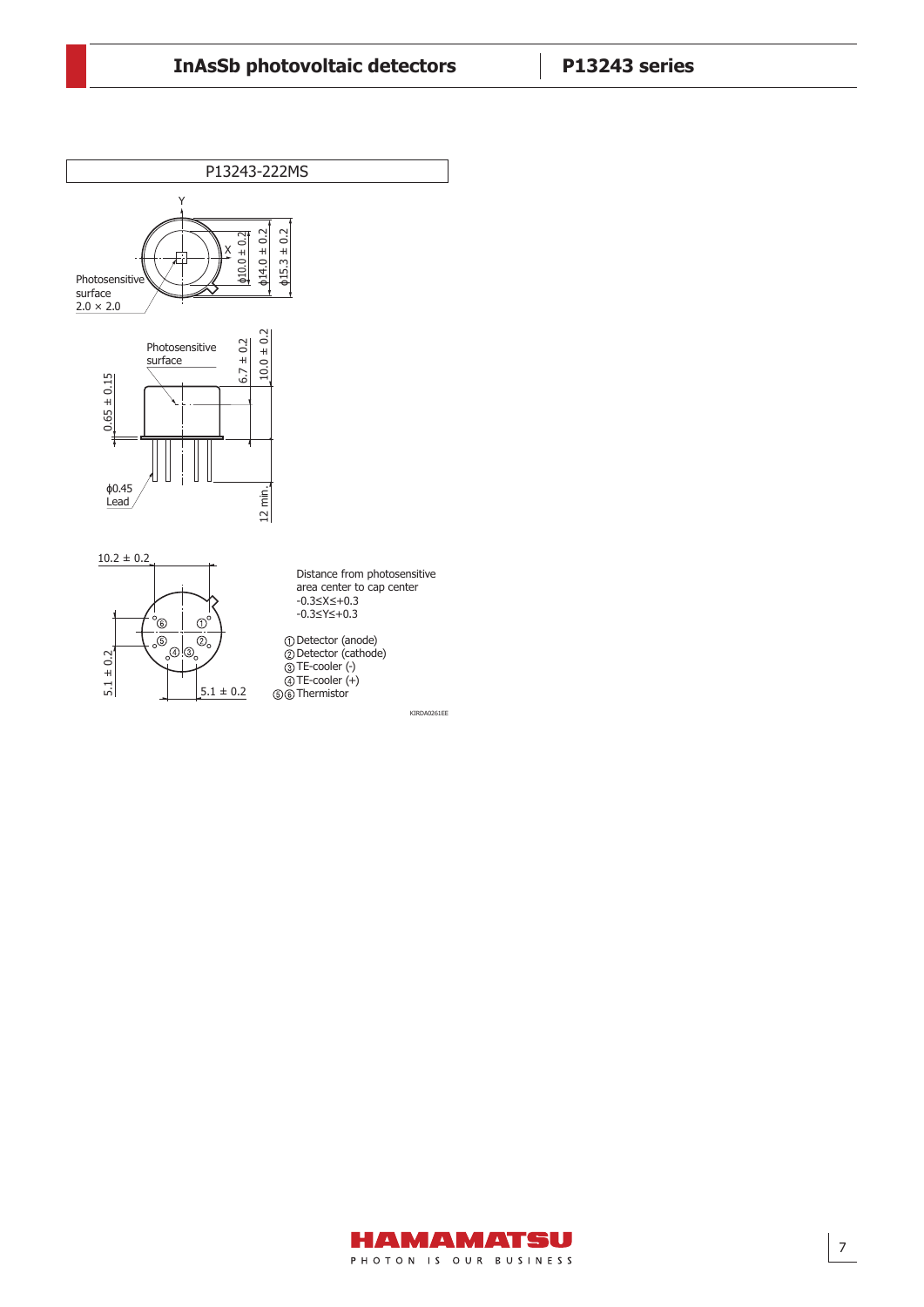#### **Standard packing specifications**

 $\Gamma$ 

|                                                  |              | P13243-013CA |          |                               |
|--------------------------------------------------|--------------|--------------|----------|-------------------------------|
| $\blacksquare$ Reel (conforms to JEITA ET-7200). |              |              |          |                               |
| Outer diameter                                   | Hub diameter | Tape width   | Material | Electrostatic characteristics |
| $\phi$ 180 mm                                    | $\phi$ 60 mm | L2 mm        | PS       | Conductive                    |

**Embossed tape (unit: mm, material: PS, conductive)** 





KLEDC0143EA

- Packing quantity 500 pcs/reel
- Packing state

Reel and desiccant in moisture-proof packaging (vacuum-sealed)

#### **Recommended soldering conditions**

#### P13243-011MA/-022MS/-122MS/-222MS

⸱ Solder temperature: 260 ℃ (10 s or less, once)

Solder the leads at a point at least 1 mm away from the package body.

Note: When you set soldering conditions, check that problems do not occur in the product by testing out the condition in advance.

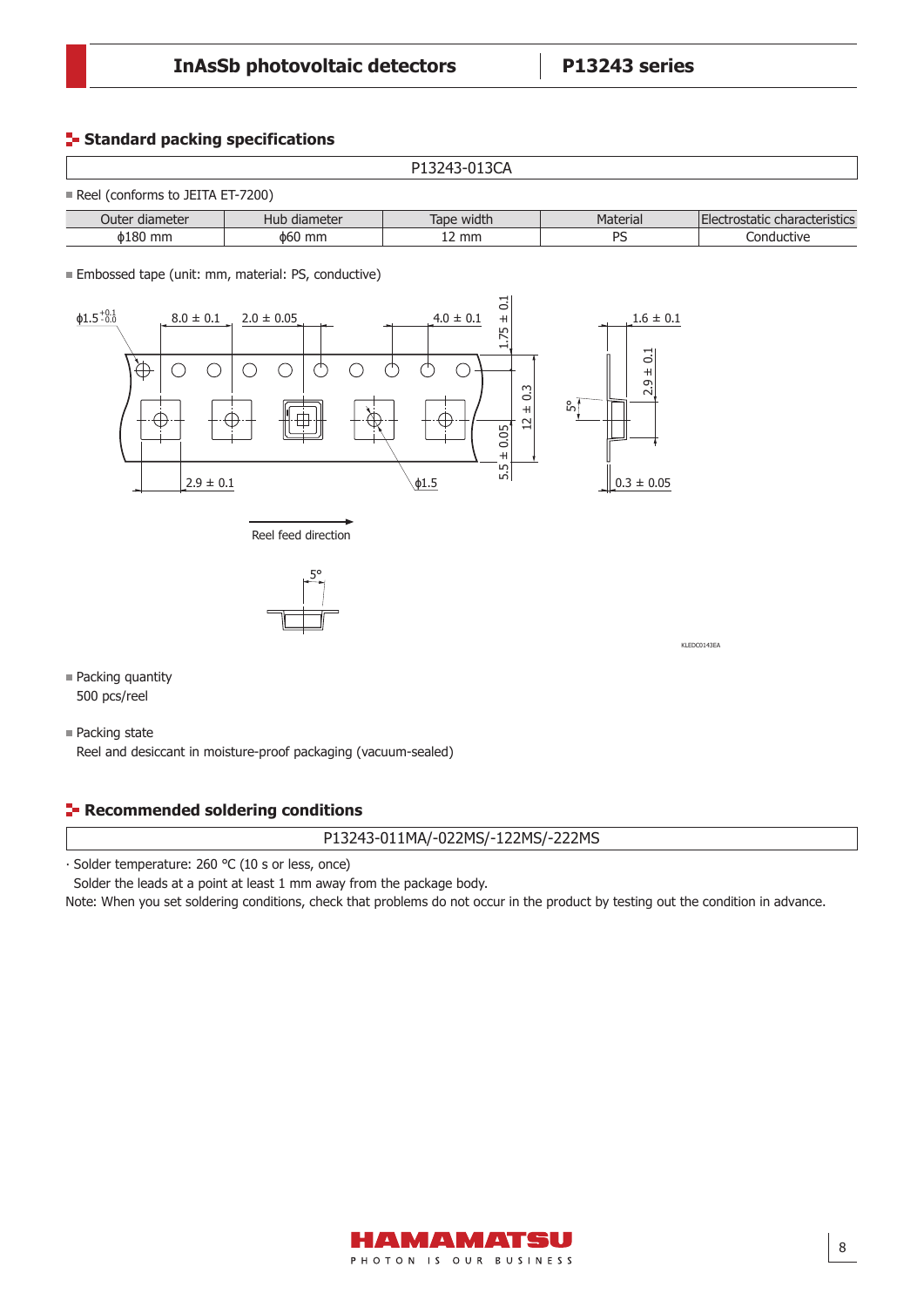

Time

#### P13243-013CA

∙ After unpacking, store the device in an environment at a temperature range of 5 to 30 °C and a humidity of 60% or less, and perform reflow soldering within 1 year.

• The effect that the product receives during reflow soldering varies depending on the circuit board and reflow oven that are used. When you set reflow soldering conditions, check that problems do not occur in the product by testing out the conditions in advance.

### **Related products**



#### Mid infrared LED L15893/L15894/L15895 series

KSPDB0418EA

Hamamatsu's unique crystal growth and process technologies enable mid infrared LEDs with peak emission wavelengths of 3.3 μm, 3.9 μm, and 4.3 μm.

| Type no.                                    | Package              |
|---------------------------------------------|----------------------|
| L15893-0330C, L15894-0390C, L15895-0430C    | Ceramic              |
| L15893-0330M, L15894-0390M, L15895-0430M    | TO-46                |
| L15893-0330ML, L15894-0390ML, L15895-0430ML | TO-46 with reflector |